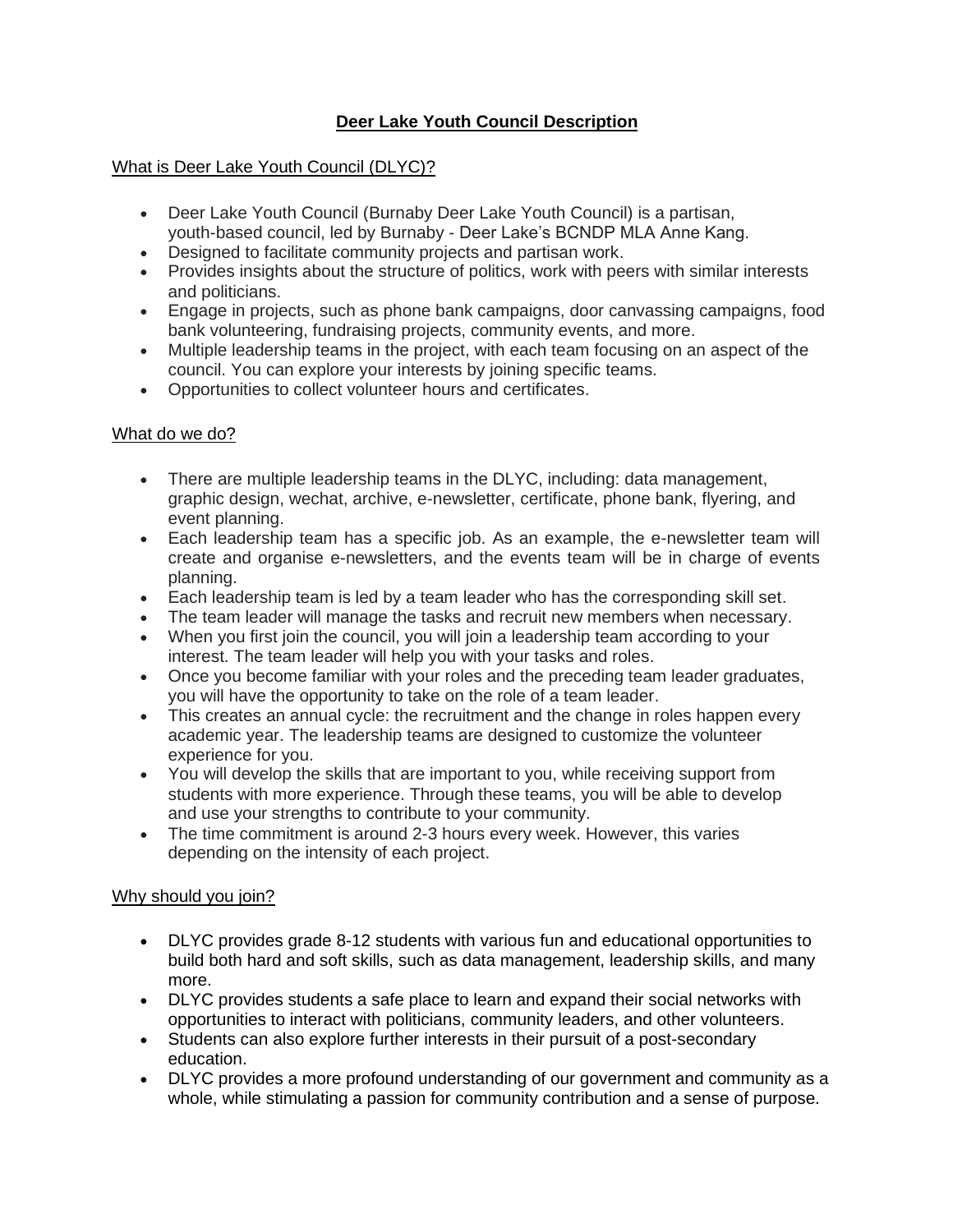# Deer Lake Youth Council: Phone Bank Projects

#### **1. Phone banking Project (NDP-federal election)**

**:** We need volunteers to help with the MP (member of parliament) Peter Julian campaign!

Time: (Starting January  $11^{th}$ ) Every week Thursday 6-8pm until March  $31^{st}$ 

Location: At home, through zoom/google meets (TBA through email)

Content: The phone bankers (volunteers) will be calling Burnaby and New Westminster voters, asking for their support for Peter Julian, who is the MP and the House Leader of the NDP. There will be phone bank shifts provided)

Volunteer Hours: After completing all the shifts, you will receive a certificate of volunteer hours from the Burnaby Deer Lake NDP Riding Association

Contact Information: Email: [arielpark821@gmail.com](mailto:arielpark821@gmail.com) Phone: 778-886-1290